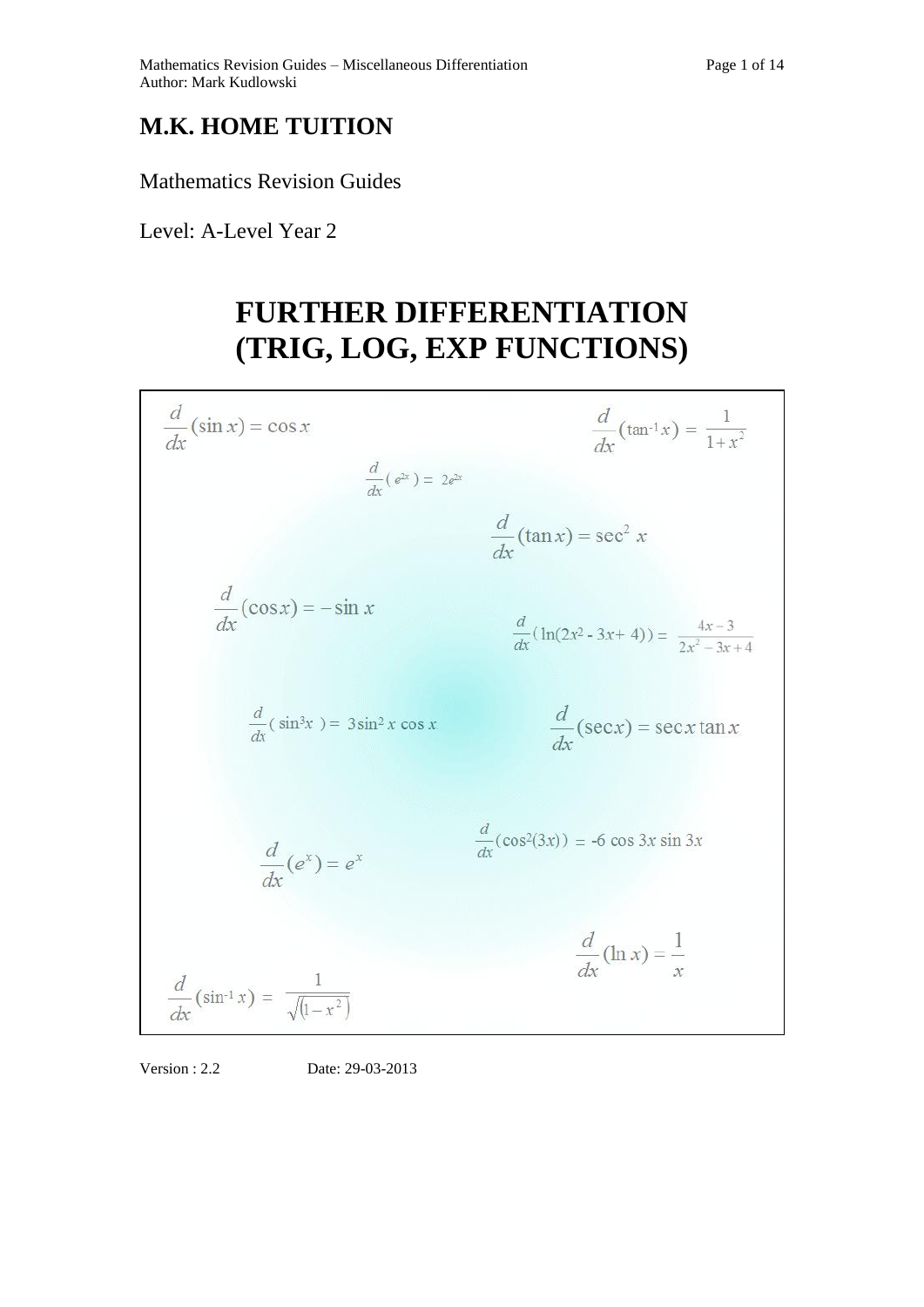# **FURTHER DIFFERENTIATION**

At AS Level, and when introducing the chain, product and quotient rules, we have dealt with differentiation of functions of type  $y = kx^n$ .

To recall, any function  $y = kx^n$  has a gradient function of *dx*  $\frac{dy}{dx} = n k x^{n-1}$ 

In other words, you multiply by the power, and then reduce the power by 1.

Various other techniques allow us to differentiate products, quotients and 'functions of functions'. To recap, they are:

#### **The Chain Rule.**

The derivative of a 'function of a function' can be evaluated by using the **chain rule**. Here  $y$  is a function of  $x$  and we use an intermediate function  $u$  in the working.

$$
\frac{dy}{dx} = \frac{dy}{du} \times \frac{du}{dx},
$$

or, in function notation,

$$
g(f(x))' = g'(f(x))f'(x)
$$

#### **The Product Rule.**

If  $y = uv$ , where *u* is a function  $f(x)$  and *v* is another function  $g(x)$ , then

$$
\frac{dy}{dx} = u\frac{dv}{dx} + v\frac{du}{dx}
$$

or in function notation,  $(f(x) g(x))' = f(x) g'(x) + f'(x) g(x)$ .

#### **The Quotient Rule.**

If  $y =$ *v u*, where *u* is a function  $f(x)$  and *v* is another function  $g(x)$ , then

$$
\frac{dy}{dx} = \frac{v\frac{du}{dx} - u\frac{dv}{dx}}{v^2}
$$

or in function notation,  $\left(\frac{f(x)}{g(x)}\right) = \frac{g(x)f(x)}{(g(x))^2}$  $(x)$  $(x)$ *g x*  $\frac{f(x)}{f(x)} = \frac{g(x)f'(x) - f(x)g'(x)}{g(x)}$  $\overline{\phantom{a}}$  $\overline{\phantom{a}}$ J  $\setminus$  $\overline{\phantom{a}}$  $\setminus$  $\left(\frac{f(x)}{g(x)}\right) = \frac{g(x)f'(x) - f(x)g'(x)}{2}.$ 

Using the result 
$$
\frac{dx}{dy} = \frac{1}{\frac{dy}{dx}}
$$

This is another result that is useful for differentiating inverse functions.

 $(x) f'(x) - f(x) g'(x)$ 

*g x*  $g(x)f'(x) - f(x)g'(x)$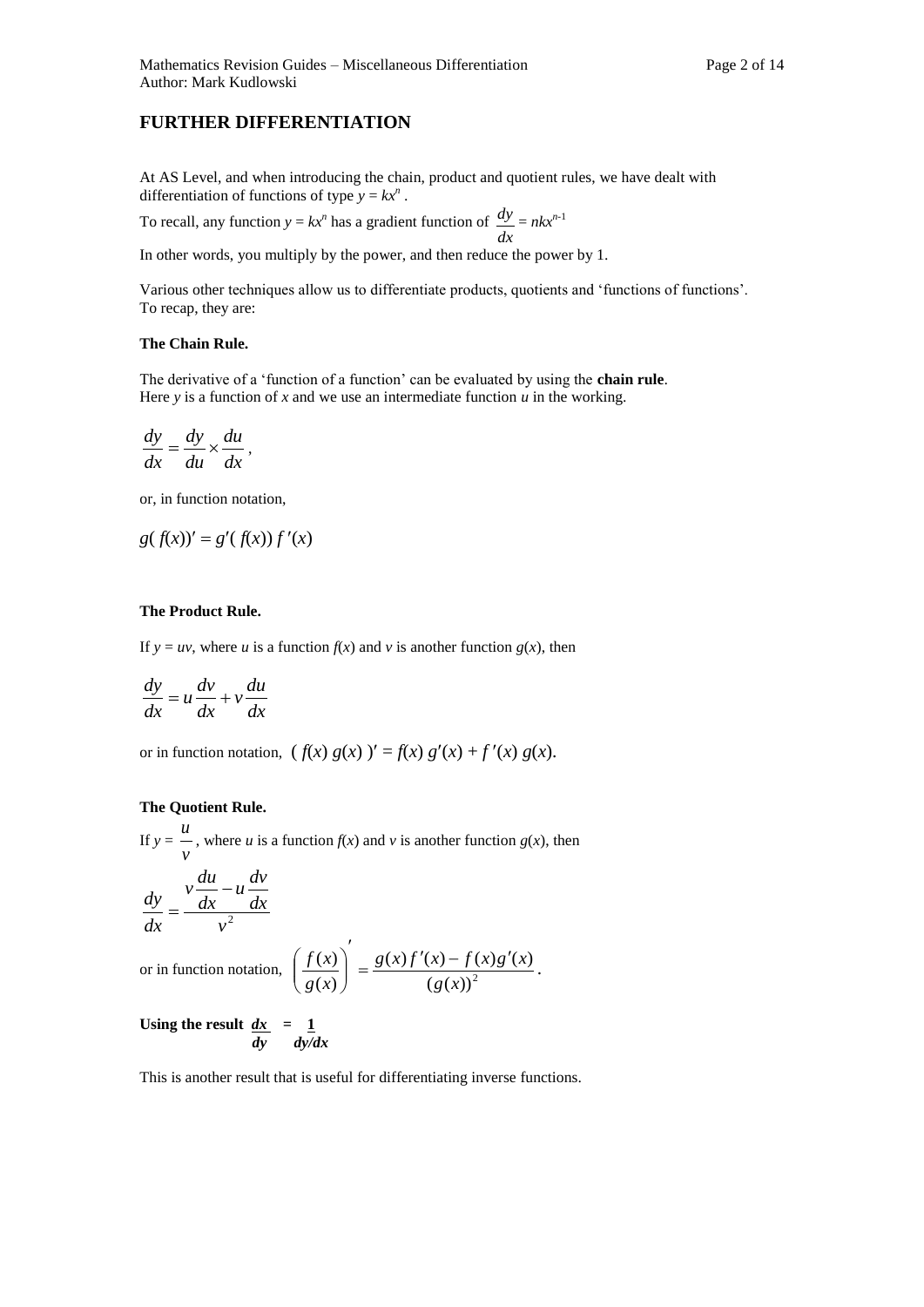#### **Differentiation of Trigonometric Functions.**

The two key trigonometric derivatives are:

$$
\frac{d}{dx}(\sin x) = \cos x; \quad \frac{d}{dx}(\cos x) = -\sin x
$$

This brings to mind an important point. If we were to plot as graph of  $y = \sin x^\circ$  and then measure the gradient at various points, we would have the results below:



The gradient of sin  $x^\circ$  is equal to zero when  $x = 90^\circ$  and 270°, and so is cos  $x^\circ$ . But when we come to measure the gradient at  $x = 0^{\circ}$ , we obtain a strange-looking value of 0.0175, whereas cos  $0^{\circ} = 1$ . The measured gradient is therefore about 57 times too small.

Similarly, the gradient at  $x = 180^\circ$  comes out as -0.0175, but cos  $180^\circ = -1$ .

The gradient seems to be  $\cos x^{\circ} \times 0.0175$ , rather than  $\cos x^{\circ}$  itself, so what has gone wrong here ?

The problem is in our choice of units for angle measurement. Whereas degrees are more familiar in everyday use, they are less suitable for calculus.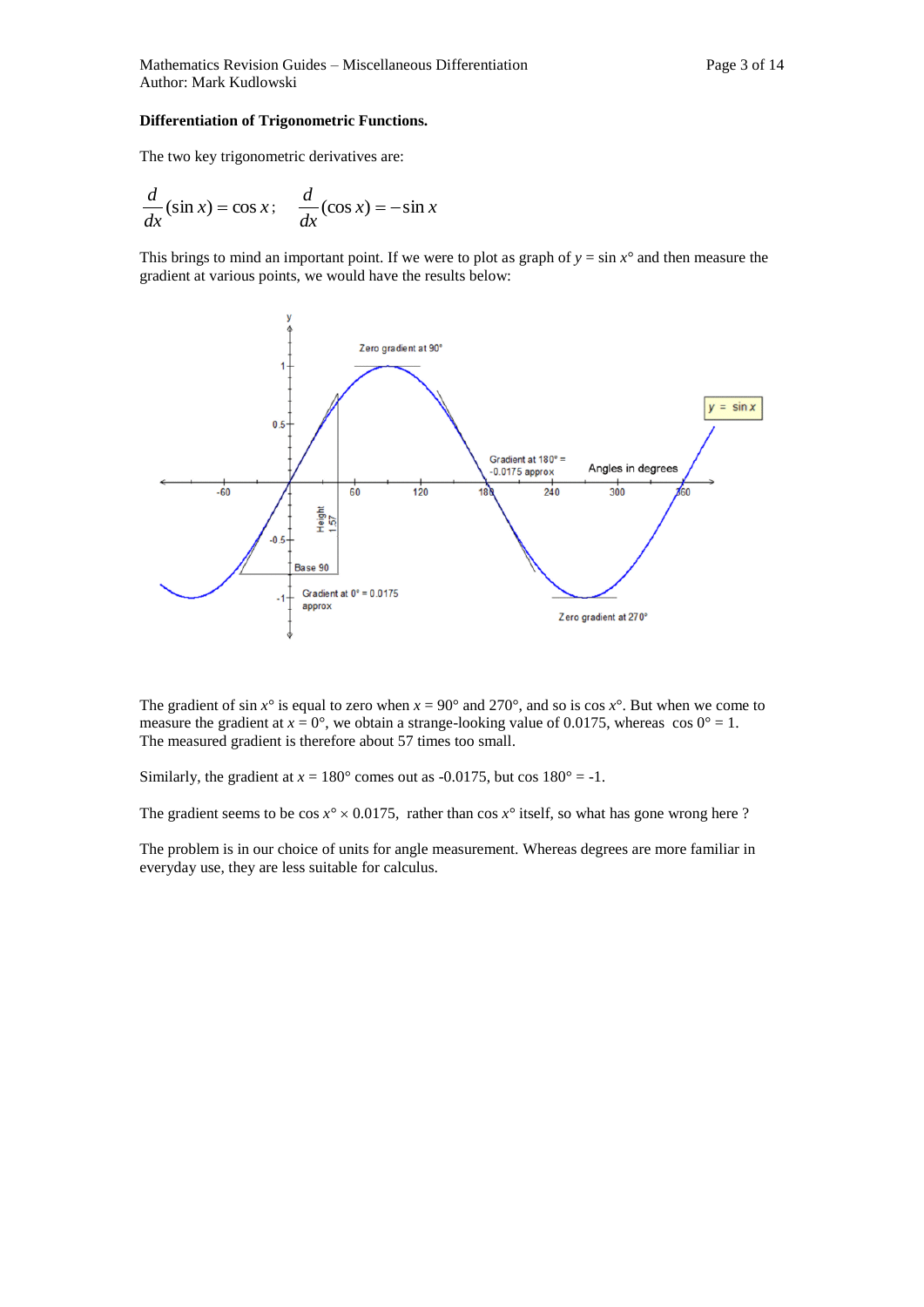Now see what happens when we repeat the exercise, but measure our angles in radians.



The gradient of sin *x* is equal to zero when  $x = \pi/2$  and  $3\pi/2$ , and so is cos *x*. But now the gradient at  $x = 0$  is equal to 1, which is the same as cos 0. Also, the gradient at  $x = \pi$  is now -1, equal to cos  $\pi$ .

The results have become far more straightforward simply by using radians.

#### **IMPORTANT – Radians are the default units of angle measurement in trig calculus.**

The derivatives of the other trigonometric functions can be obtained from the two above:

**Example (1):** Use the quotient rule to show that  $\frac{u}{x}(\tan x) = \sec^2 x$ *dx*  $\frac{d}{dx}$ (tan x) = sec<sup>2</sup> x. Let  $y = \tan x$ ,  $u = \sin x$ ,  $v = \cos x$ 

$$
\frac{dy}{dx} = \frac{v\frac{du}{dx} - u\frac{dv}{dx}}{v^2} \implies \frac{dy}{dx} = \frac{\cos x \cos x - \sin x(-\sin x)}{\cos^2 x}
$$

$$
\implies \frac{dy}{dx} = \frac{1}{\cos^2 x} = \sec^2 x.
$$

(Similar working can be used to show that the derivative of  $\cot x$  is  $-\csc^2 x$ .)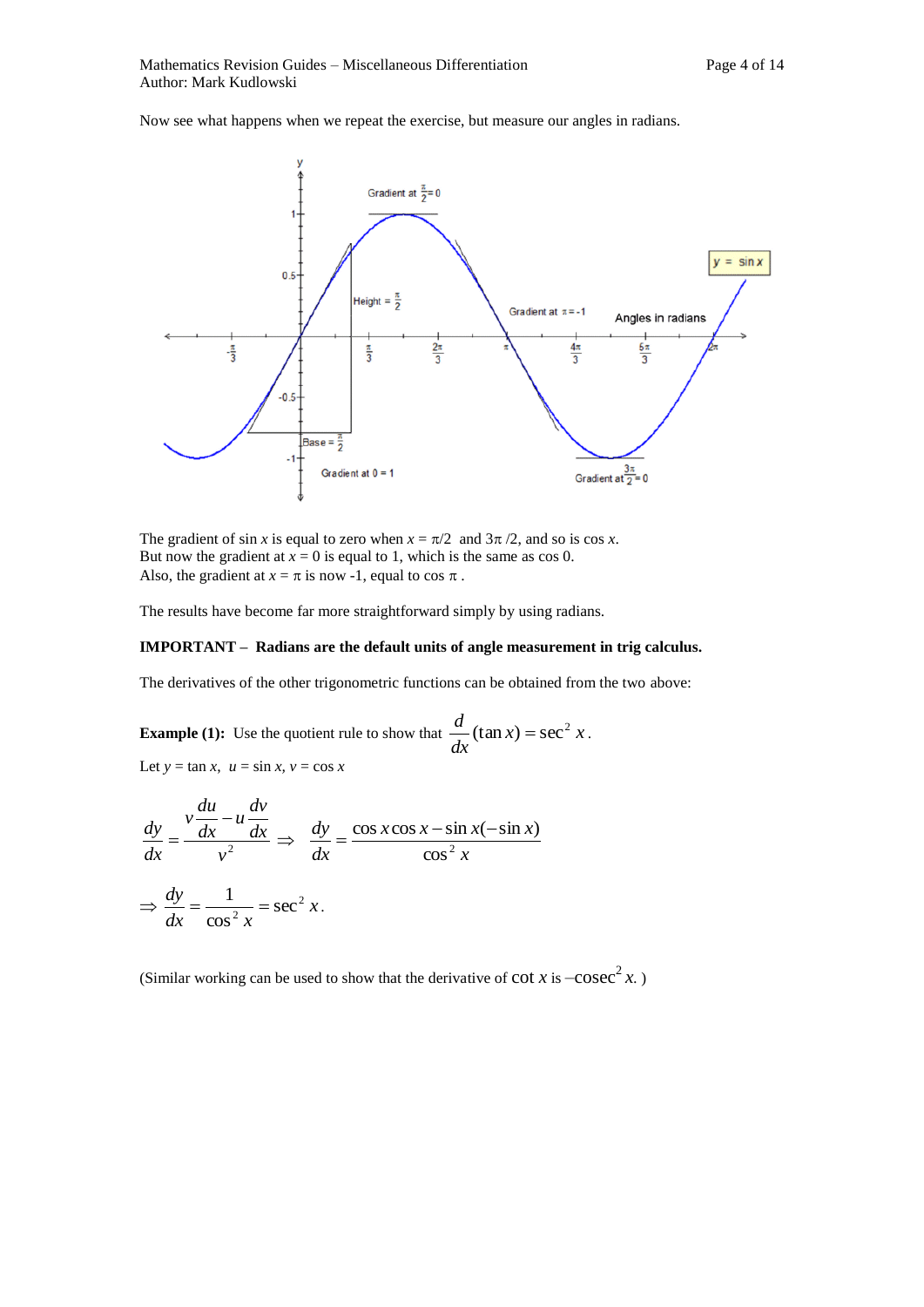**Example (2):** Use the chain rule to show that  $\frac{a}{b}$  (sec x) = sec x tan x *dx*  $\frac{d}{dx}$  (sec x) = sec x tan x.

Since sec  $x = 1/\cos x$ , we use  $u = \cos x \implies \frac{du}{dx} = -\sin x$ *dx*  $\frac{du}{dt} = -\sin$ 

$$
y = \frac{1}{u} \Rightarrow \frac{dy}{du} = -\frac{1}{u^2} = \frac{-1}{\cos^2 x}.
$$

 $\overline{\phantom{a}}$ J  $\left(\frac{\sin x}{x}\right)$  $\setminus$  $\Bigg)$  $\bigg)$  $\left(\frac{1}{\sqrt{2}}\right)$  $\setminus$  $=\frac{dy}{dx} \times \frac{du}{dx} = \frac{-1}{2} \times (-\sin x) = \frac{\sin x}{2} =$ *x x*  $x \cdot \cos x$  $f(x) = \frac{\sin x}{2}$  $dx$   $\cos^2 x$ *du du dy dx dy* cos sin cos 1 cos  $(-\sin x) = \frac{\sin x}{2}$ cos 1  $\frac{1}{2}$  x (-sin x) =  $\frac{2 \pi}{\cos^2 x}$  =  $\frac{1}{\cos x}$   $\frac{2 \pi}{\cos x}$ .

$$
\Rightarrow \frac{dy}{dx} = \sec x \tan x \, .
$$

(Similar working can be used to show that the derivative of cosec  $x$  is  $-\csc x \cot x$ ).

**Examples (3):** Differentiate (a) cos (4*x*), (b) sin ( $\pi$ -3*x*) and (c) tan ( $2x+0.2\pi$ ).

All these derivatives use the chain rule, where the 'inner' function is linear and the 'outer' function is trigonometric. (Detailed side workings have been omitted).

(a)  $f(x) = \cos(4x) \implies f'(x) = -4 \sin(4x)$ . (The derivative of cos('thing') is  $-\sin('t)$   $\times$  derivative of 'thing').

(b)  $f(x) = \sin (\pi - 3x) \implies f'(x) = -3 \cos (\pi - 3x)$ . (The derivative of sin('thing') is cos('thing')  $\times$  derivative of 'thing').

 $f(x) = \tan (2x + 0.2\pi) \implies f'(x) = 2 \sec^2 (2x + 0.2\pi).$ (The derivative of  $tan('thing')$  is  $sec^2('thing') \times derivative of 'thing')$ .

**Examples (4):** Differentiate (a)  $\sin x^{\circ}$  and (b)  $\tan (5x^{\circ})$ .

These questions are given in degrees, so the angles must be expressed in radians, where  $1^{\circ} = \pi/180$ radians.

(a) 
$$
\sin x^{\circ} = \sin \frac{\pi x}{180}
$$
 giving a derivative of  $\frac{\pi}{180} \cos \frac{\pi x}{180}$ .

(b) 
$$
\tan 5x^{\circ} = \tan \frac{\pi x}{36}
$$
 giving a derivative of  $\frac{\pi}{36} \sec^2 \frac{\pi x}{36}$ .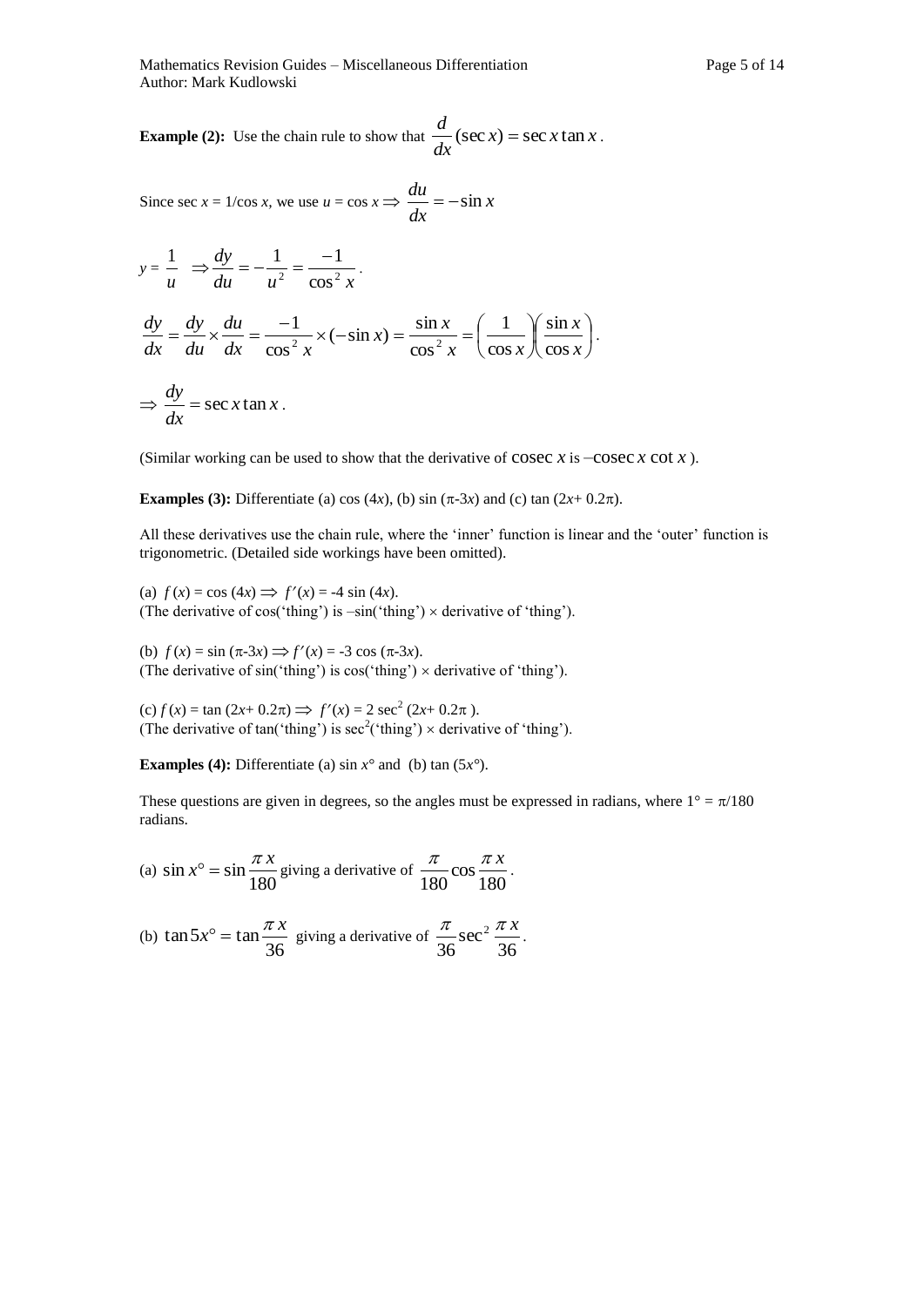**Examples (5):** Differentiate (a)  $\sin(x^3)$ , (b)  $\sin^3x$ , (c)  $\sec^4x$  and (d)  $\cos^2(3x)$ .

Note that the first two expressions are not the same ! More of the chain rule here:

 $f(x) = \sin(x^3) \implies f'(x) = 3x^2 \cos(x^3).$ (First take the cube of *x,* followed by the sine of the result). End result: derivative of  $sin('thing')$  is  $cos('thing') \times$  derivative of 'thing'.

 $f(x) = \sin^3 x \implies f'(x) = 3\sin^2 x \cos x.$ 

Remember that  $\sin^3 x$  is  $(\sin x)^3$ , therefore we first take the sine of *x*, followed by the cube of the result). End result: derivative of ('thing')<sup>3</sup> is 3('thing')<sup>2</sup> × derivative of 'thing'.

 $f(x) = \sec^4 x \implies f'(x) = (4\sec^3 x)(\sec x \tan x) = 4\sec^4 x \tan x$ . (We first take the secant of *x,* followed by the fourth power of the result). End result: derivative of ('thing')<sup>4</sup> is  $4$ ('thing')<sup>3</sup> × derivative of 'thing'.

 $(d) f(x) = cos<sup>2</sup>(3x) \implies f'(x) = (2 cos 3x) (-3 sin 3x) = -6 cos 3x sin 3x$ . This is a double application of the chain rule: first we differentiate cos 3*x* as in Examples (1) to obtain -3 sin 3*x.* We then use this intermediate result to differentiate the square of cos 3*x*.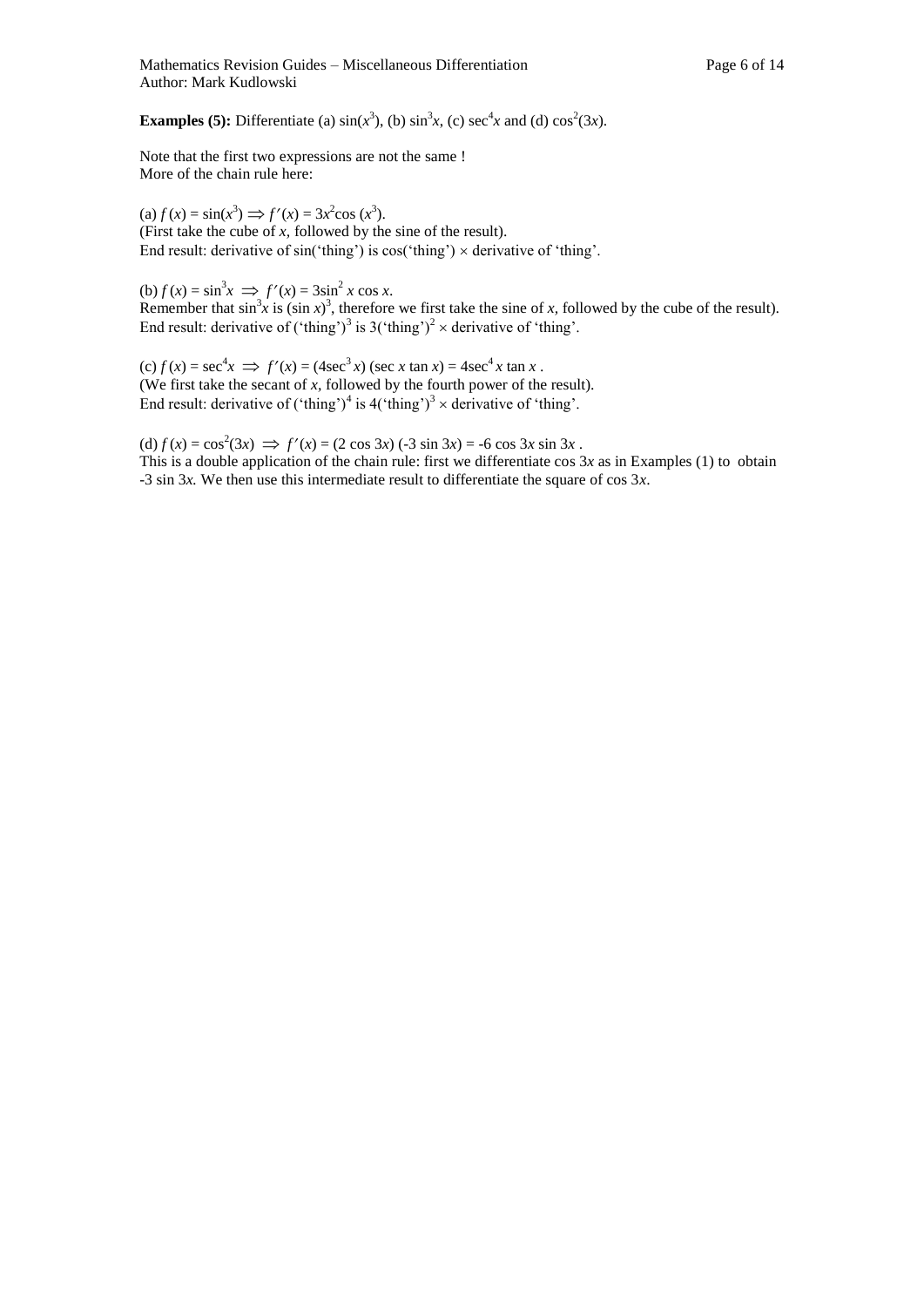#### **Differentiation of Exponential and Logarithmic Functions.**

The key exponential derivative is

 $e^x$ ) =  $e^x$ *dx*  $\frac{d}{dt}(e^x) = e^x$ . The derivative of the function is equal to the function itself.

This property also holds true for  $e^{x+k}$ . This expression can in turn be written as  $Ae^x$ , where *k* is a constant and  $A = e^k$ .

**Example (6):** Use  $\frac{du}{dy} = \frac{1}{dy/dx}$  $\frac{dx}{dy} = \frac{1}{dy/dx}$  to show that  $\frac{d}{dx}(\ln x) = \frac{1}{x}$ *x dx*  $\frac{d}{dx}$  (ln x) =  $\frac{1}{x}$ .

First, rewrite the expression as  $x = e^y$ Differentiation gives  $\frac{dx}{dy} = e^y$  $\frac{dx}{dy} = e^y$  and therefore  $\frac{dy}{dx} = \frac{1}{e^y}$  $\frac{dy}{dx} = \frac{1}{x}$ .

Finally, we must rewrite the derivative in terms of *x*, so substituting *x* for  $e^y$  gives

$$
\frac{dy}{dx} = \frac{1}{x}.
$$

**Examples** (7): Differentiate (a)  $e^{2x}$ , (b)  $e^{0.5x}$ , (c)  $e^{x-3}$ , (d)  $e^{x^2}$  (*e* to the '*x* squared')

Use the chain rule: the derivative of '*e* to the "thing" ' is just '*e* to the "thing"  $\times$  derivative of 'thing'.

The derivative of (a)  $e^{2x}$  is therefore  $2e^{2x}$ ; that of (b)  $e^{-0.5x}$  is  $-0.5e^{-0.5x}$ ; that of (c)  $e^{x-3}$  is  $e^{x-3}$  and that of (d)  $e^{x^2}$  is  $2xe^{x^2}$ .

## **Example (8):** Differentiate  $2^x$ .

Because the functions  $e^x$  and  $\ln x$  are inverses of each other, it follows that  $e^{\ln k} = k$  for any positive number *k.*

We can replace  $2^x$  with  $(e^{\ln 2})^x$  or  $e^{(x \ln 2)}$ , and use the chain rule. (ln 2 is simply a constant.) The derivative of  $2^x$  is therefore  $(e^{(x \ln 2)})(\ln 2)$  or  $2^x \ln 2$ .

# This holds true for any base  $a$ : the derivative of  $a^x$  is  $a^x \ln a$ .

Another method is to use  $\frac{dy}{dx} = \frac{1}{dx/dy}$ *dy* /  $=\frac{1}{\sqrt{1-\frac{1}{2}}}$ .

Let  $y = a^x$ ; taking logs to base *e* of both sides we have  $\ln y = \ln a^x = x \ln a$ .

$$
x = \frac{1}{\ln a} \ln y \Rightarrow \frac{dx}{dy} = \frac{1}{\ln a} \frac{1}{y} \Rightarrow \frac{dy}{dx} = \frac{1}{dx/dy} = y \ln a = a^x \ln a \, .
$$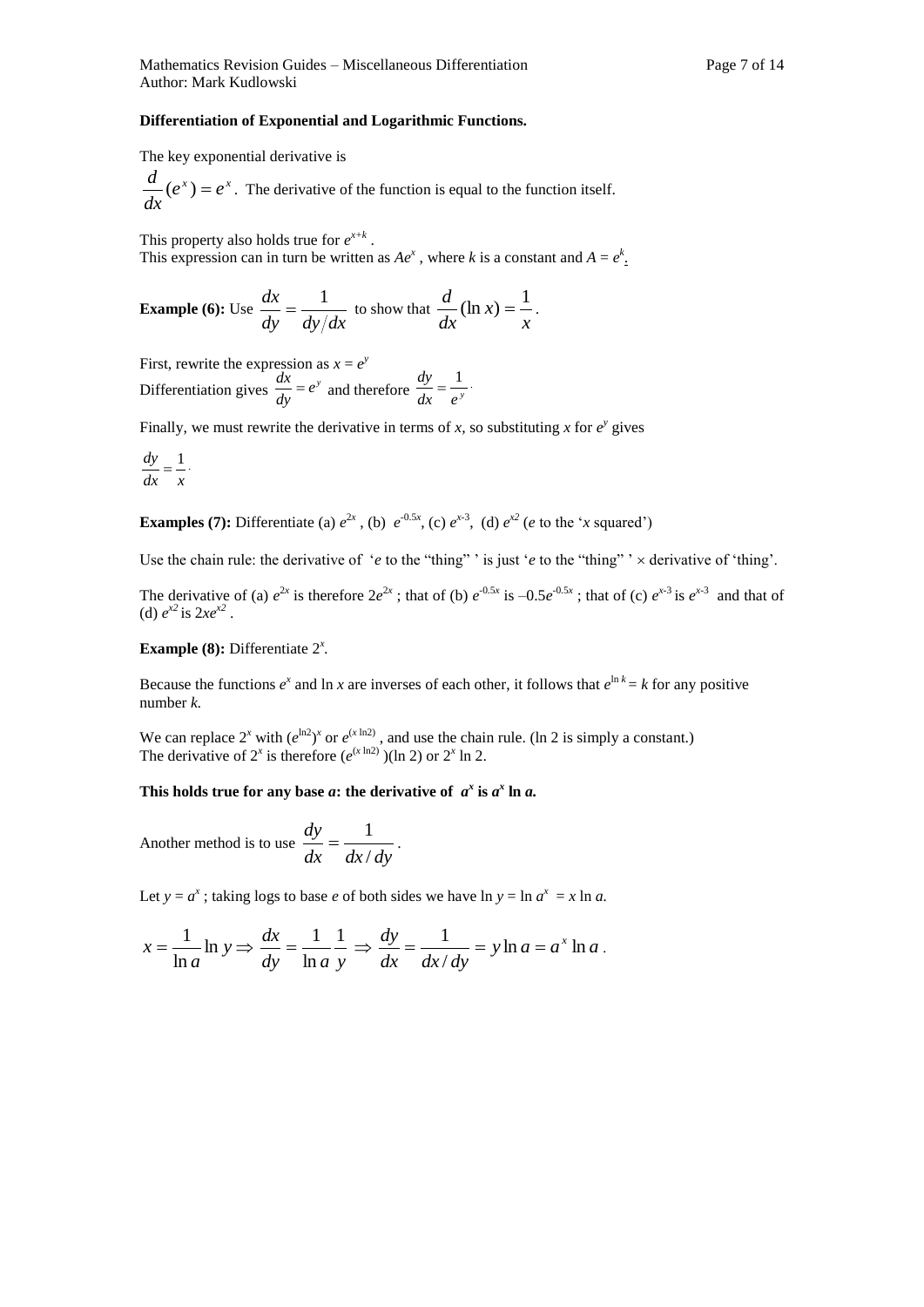Using the chain rule, we find that the derivative of 'ln("thing")' is just '1/"thing" '  $\times$  derivative of "thing", resulting in a fraction whose top line is the derivative of the bottom line.

(a) The derivative of 
$$
\ln(5x)
$$
 is thus  $\frac{5}{5x}$  or  $\frac{1}{x}$ .

This rather unexpected result can be explained by the logarithm laws:  $\ln (k(f(x))) = \ln k + \ln (f(x))$ 

Because ln *k* is a constant, it disappears during differentiation,

$$
\therefore \frac{d}{dx}(\ln k(f(x))) = \frac{d}{dx}(\ln(f(x))).
$$

(b) The derivative of  $ln(2x^2 - 3x + 4)$  is similarly  $\frac{-\pi}{2x^2 - 3x + 4}$  $4x - 3$  $x^2-3x+$  $\overline{a}$  $x^2 - 3x$ *x* (top line is the derivative of the bottom line)

(c) The derivative of  $\ln\left|\frac{1}{\frac{3}{3}}\right|$ Ј  $\left(\frac{1}{2}\right)$ L ſ 3 1 *x* can be found out by either applying the log laws or by the chain rule.

### **Log laws:**

By rewriting  $\frac{1}{n^3}$ 1 *x* as  $x^{-3}$  we use  $ln(x^{-3}) = -3 ln x$ . Differentiation gives *x*  $\frac{-3}{2}$ .

#### **Chain rule:**

Again, rewriting  $\frac{1}{r^3}$ 1 *x* as  $x^3$ , we obtain the derivative  $\frac{-3x}{x^{-3}}$  $3x^{-4}$  $\overline{a}$  $-3x^{-}$ *x*  $\frac{x^{-4}}{2}$  which becomes *x*  $\frac{-3}{2}$  when both top and bottom are multiplied by  $x^4$ . (The derivative of ln("thing") = derivative of "thing" ÷ "thing").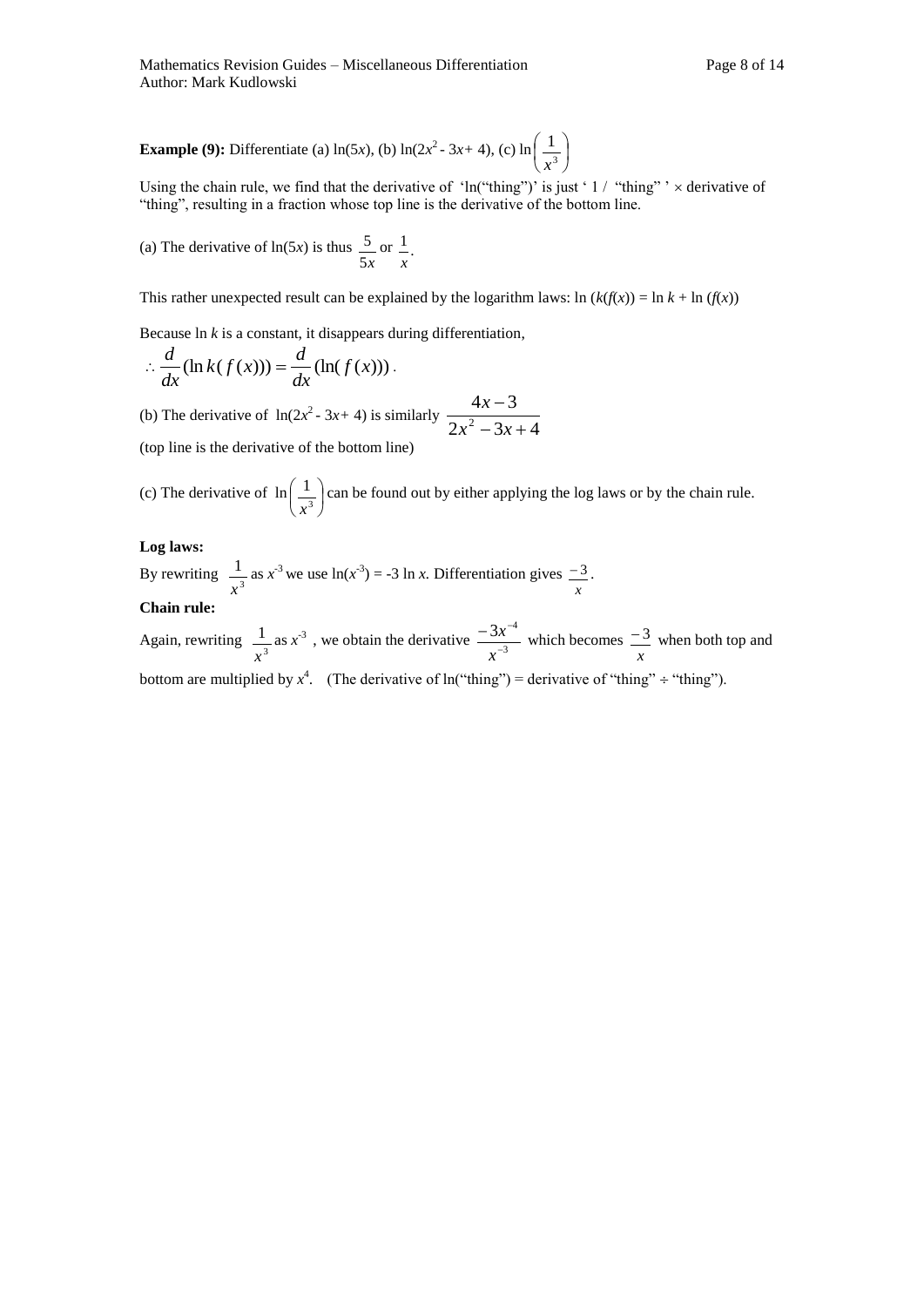#### **Differentiation of Inverse Trigonometric Functions.**

#### **(Again, the angle** *x* **must be measured in radians !)**

The inverse trigonometric functions can also be differentiated using the rule  $\frac{dx}{dy} = \frac{1}{\frac{dy}{dx}}$  $\frac{dx}{dt} = \frac{1}{2\pi kT}$  and the

Pythagorean identities.

**Example (10):** Differentiate  $y = \sin^{-1} x$ .

Rewrite the expression as  $x = \sin y$ .

Differentiation gives  $\frac{dx}{dy} = \cos y$  $\frac{dx}{dy}$  = cos y and therefore  $\frac{dy}{dx}$  =  $\frac{1}{\cos y}$ *dy* cos  $=\frac{1}{\sqrt{1-\frac{1}{2}}}$ 

Using  $\cos^2 y + \sin^2 y = 1$ , we can redefine  $\cos y$  as  $\sqrt{(1-\sin^2 y)}$  or  $\sqrt{(1-x^2)}$ .

$$
\therefore \text{ If } y = \sin^{-1} x \text{ , then } \frac{dy}{dx} = \frac{1}{\sqrt{1 - x^2}}.
$$

(Similar working can be used to show that the derivative of  $\cos^{-1} x$  is  $(1-x^2)$ 1 *x*  $\frac{-1}{\sqrt{2}}$ .

**Example (11):** Differentiate  $y = \tan^{-1} x$ .

Rewrite the expression as  $x = \tan y$ .

Differentiation gives  $\frac{dx}{dy} = \sec^2 y$  $\frac{dx}{dy}$  = sec<sup>2</sup> y and therefore  $\frac{dy}{dx} = \frac{1}{\sec^2 y}$ *dy*  $\sec^2$  $=\frac{1}{\sqrt{2}}$ 

Using  $1 + \tan^2 y = \sec^2 y$ , we can redefine  $\sec^2 y$  as  $1 + \tan^2 y$  or  $1 + x^2$ .

$$
\therefore \text{ If } y = \tan^{-1} x , \frac{dy}{dx} = \frac{1}{1 + x^2}
$$

(Similar working can be used to show that the derivative of  $\cot^{-1} x$  is  $\frac{1}{1+x^2}$ 1 *x*  $\overline{a}$ ).

**Example (12):** Differentiate  $y = \sec^{-1} x$ .

Rewrite the expression as  $x = \sec y$ .

Differentiation gives 
$$
\frac{dx}{dy} = \sec y \tan y
$$
 and therefore  $\frac{dy}{dx} = \frac{1}{\sec y \tan y}$ .

Using  $1 + \tan^2 y = \sec^2 y$ , we can redefine sec *y* as *x* and  $\tan y$  as  $\sqrt{\sec^2 y - 1}$  or  $\sqrt{x^2 - 1}$ .  $\therefore$  If  $y = \sec^{-1} x$ ,  $(x^2-1)$ 1  $2^2$   $=$  $dx$  *x*  $\sqrt{x}$ *dy*

(Similar working can be used to show that the derivative of  $\csc^{-1} x$  is  $(x^2-1)$ 1  $2^{\circ}$  $\overline{a}$ *x x*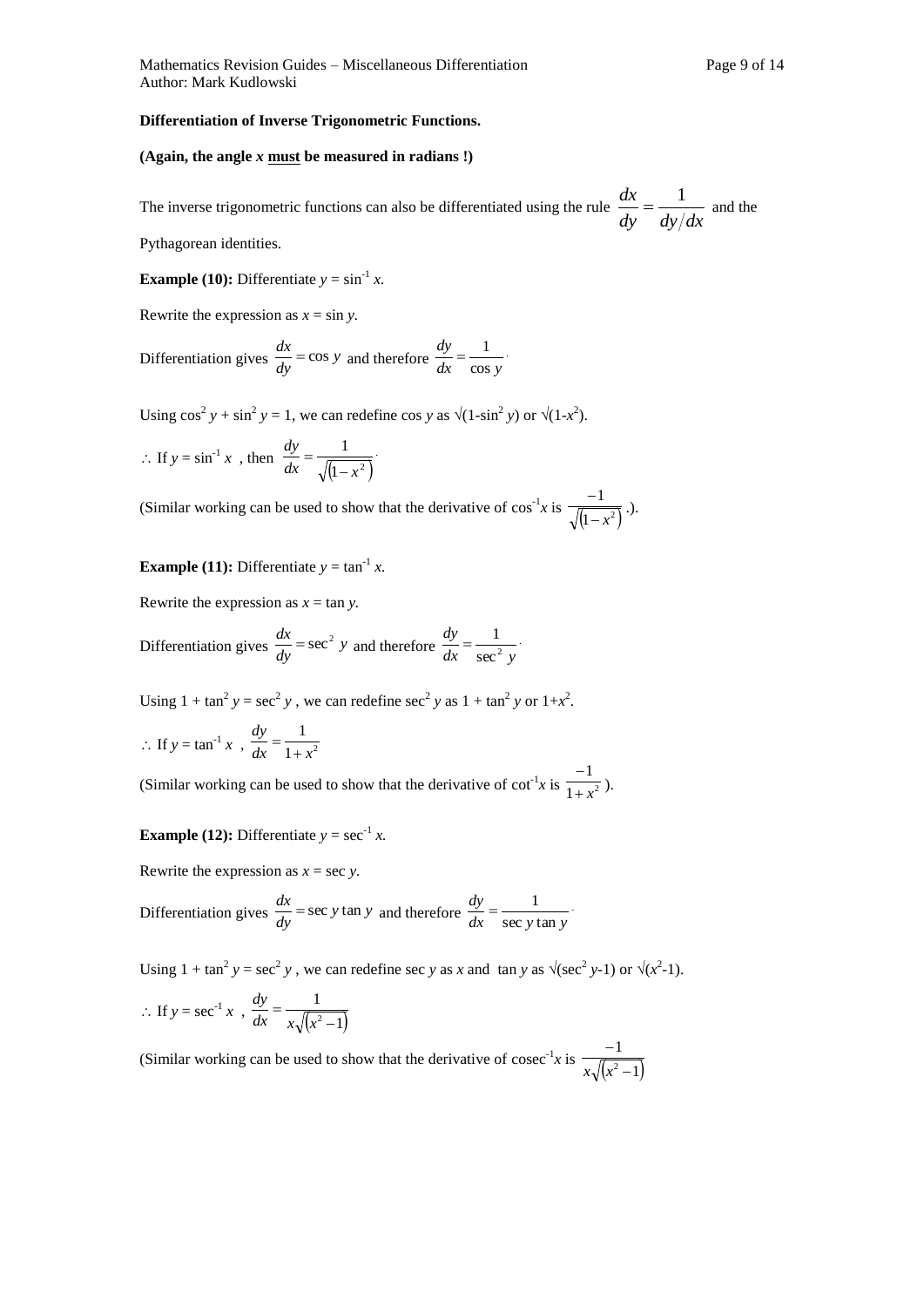#### **Further Miscellaneous Differentiation.**

This is a mixed selection of examples bringing together previous methods.

**Example (13):** Differentiate  $x^2 \sin x$ .

If  $f(x) = x^2 \sin x$ , then  $f'(x)$  can be obtained using the product rule:  $f'(x) = x^2 \cos x + 2x \sin x$ .

**Example (14):** Differentiate *x*  $\sin^3 x$ 

The function  $f(x) =$ *x*  $\frac{\sin^3 x}{x}$  can be differentiated using the quotient rule, having used the chain rule (details omitted here) to differentiate the top line first.

$$
f'(x) = \frac{x(3\sin^2 x \cos x) - \sin^3 x}{x^2} = \frac{(3x\cos x - \sin x)(\sin^2 x)}{x^2}
$$

**Example (15):** Differentiate  $(x^2 + 3x+5)$  cos *x*.

When  $f(x) = (x^2 + 3x+5) \cos x$ , then the product rule can again be used to get  $f'(x)$ .  $f'(x) = (2x+3)\cos x - (x^2+3x+5)\sin x$ .

**Example (16):** Differentiate  $\frac{3\pi x}{\cos x}$ *x* cos  $\sin(x^3)$ .

The quotient and chain rules can again be used to differentiate  $f(x) = \frac{\sin(x)}{\cos x}$ *x* cos  $\sin(x^3)$ 

$$
f'(x) = \frac{(\cos x)(3x^2 \cos(x^3)) - (\sin(x^3))(-\sin x)}{\cos^2 x}
$$

This can be rewritten as 
$$
\frac{3x^2 \cos(x^3) \cos x + \sin(x^3) \sin x}{\cos^2 x}
$$
 or 
$$
\frac{3x^2 \cos(x^3) + \sin(x^3) \tan x}{\cos x}
$$
.

**Example (17):** Differentiate ln (cos *x*).

A simple application of the chain rule can be used to differentiate  $f(x) = \ln(\cos x)$ .

Here 
$$
f'(x) = \frac{-\sin x}{\cos x}
$$
, or  $-\tan x$ .

**Example (18):** Differentiate  $x^3e^{2x}$ .

The chain and product rules are used to find  $f'(x)$  when  $f(x) = x^3 e^{2x}$ Here  $f'(x) = 3x^2e^{2x} + (x^3)(2e^{2x})$  or  $(3x^2 + 2x^3)(e^{2x})$ 

or  $(x^2)(3 + 2x)(e^{2x})$ .

**Example (19):** Differentiate  $2e^x$  tan 3*x*.

When  $f(x) = 2e^x \tan 3x$ , again use the chain and product rules

Here  $f'(x) = (2e^x)(3 \sec^2 3x) + (2e^x \tan 3x) = (2e^x)(3 \sec^2 3x + \tan 3x)$ .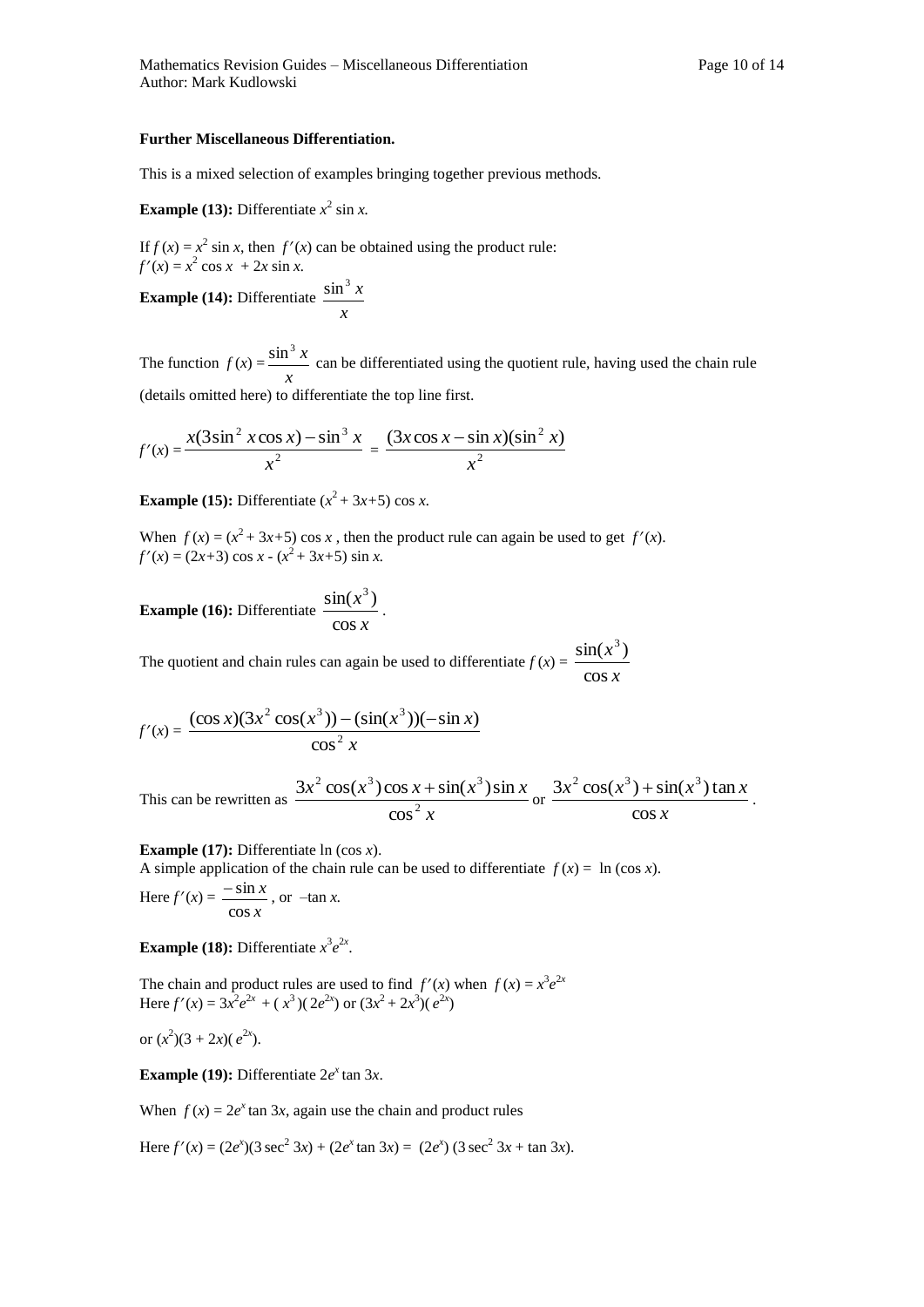**Example (20):** Differentiate  $\frac{1}{\sin x}$ *xe x*  $\frac{\ldots}{\sin x}$ .

Use the chain and quotient rules again to find  $f'(x)$  when  $f(x) = \frac{ax}{\sin x}$ *xe x*  $\frac{\ldots}{\sin x}$ .

Here 
$$
f'(x) = \frac{(\sin x)(xe^x + e^x) - (xe^x)(\cos x)}{\sin^2 x}
$$
 which simplifies to  

$$
\frac{xe^x(\sin x - \cos x) + e^x \sin x}{\sin^2 x}
$$
 or 
$$
\frac{xe^x(1 - \cot x) + e^x}{\sin x}
$$
.

**Example (21):** Differentiate  $x^2 \ln(x^3+x)$ .

We use the chain and product rules to find the derivative of  $f(x) = x^2 \ln(x^3 + x)$ .

Here 
$$
f'(x) = 2x \ln (x^3 + x) + x^2 \left( \frac{3x^2 + 1}{x^3 + x} \right)
$$
.

**Example (22):** Differentiate *x* ln *x*, and hence use the logarithm laws to differentiate  $x^x$ .

We use the product rule first to find the derivative of  $x \ln x$ ;

it is 
$$
x\left(\frac{1}{x}\right) + 1 \cdot \ln x
$$
 or  $1 + \ln x$ .

Then, we use the fact that  $x = e^{\ln x}$  to rewrite  $x^x = (e^{\ln x})^x \implies x^x = e^{x \ln x}$ .

If we differentiate '*e* to the "thing" ' we have just '*e* to the "thing" '  $\times$  derivative of 'thing'.

Hence 
$$
\frac{d}{dx}(x^x) = e^{x \ln x} \times (1 + \ln x) = x^x (1 + \ln x).
$$

**N.B.** Do not try to use *dx*  $\frac{dy}{dx} = nx^{n-1}$  and substitute *x* for *n* to get

$$
y = x^x \Rightarrow \frac{dy}{dx} = x(x^{x-1}) \Rightarrow \frac{dy}{dx} = x^x
$$

This is totally incorrect, because we are using a *variable, x* , as if it were a *constant*, *n.*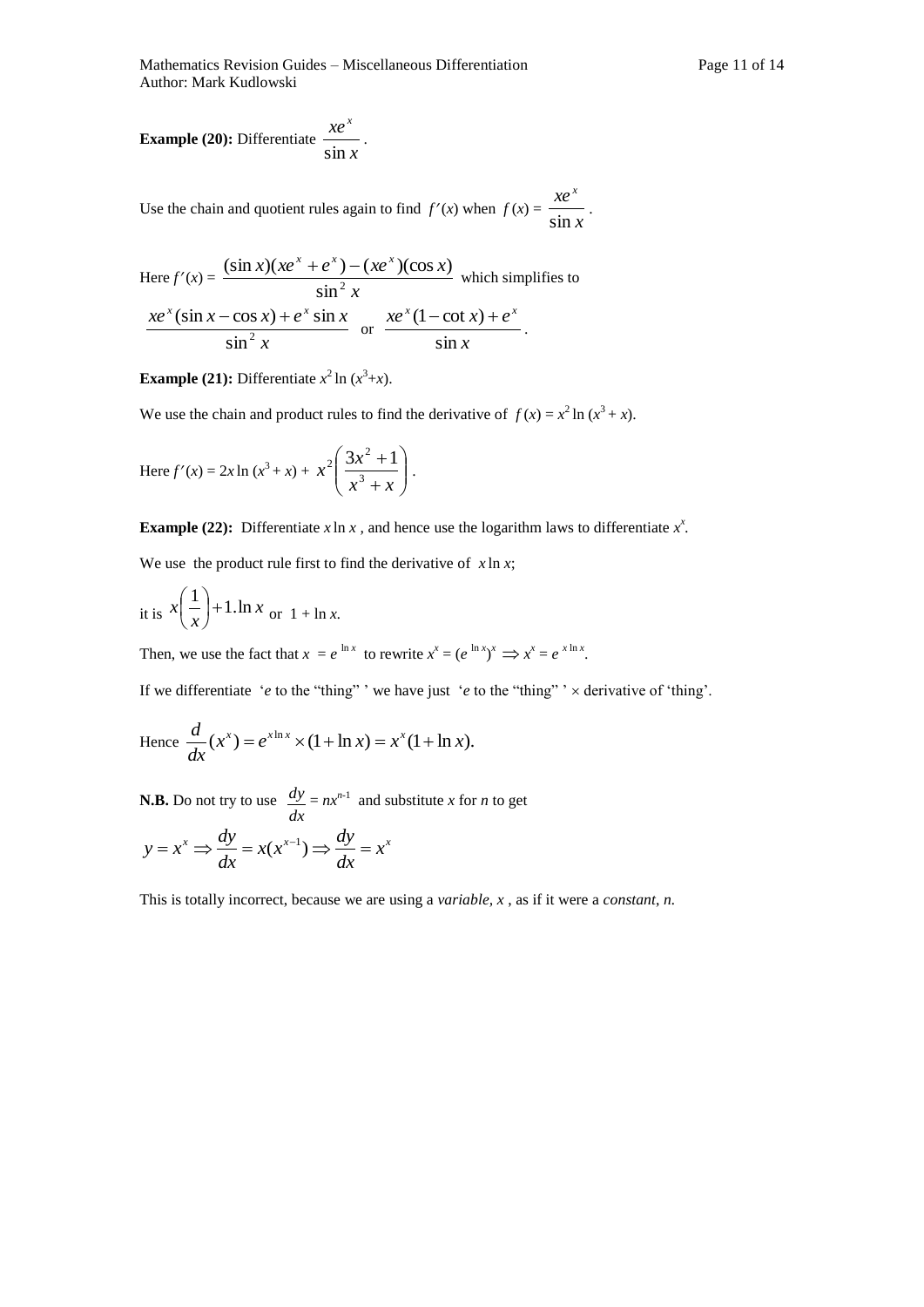**Example (23):** This is an old problem which can be solved using calculus.

A leisure park has a miniature railway network running around the four vertices *A*, *B*, *C* and *D* of a square of side 1 km, with stops at each vertex.

The park bosses have decided to connect the meeting point at *E*, in the exact centre of the square, to the other four stops. Calculate the minimum length of new railway track needed, disregarding any curves.



It might be thought that laying the track across the diagonals of the square would provide a minimal solution, but this is not the case !

We need a different approach here, where we use five separate sections of track as shown on the right.

The triangles *APB* and *CQD* are isosceles and congruent, but we are free to vary the angle  $\theta$  from just over 0° to 45° (the case of the diagonals of the square).



 $1 km$ 

 $AP = PB = CQ = QD = \frac{1}{2} \sec \theta$  $MP = NQ = \frac{1}{2} \tan \theta$  $PQ = 1 - \tan \theta$ Total length =  $2 \sec \theta - \tan \theta + 1$ Use calculus !

The total length of new track needed, in kilometres, is  $x = 2 \sec \theta - \tan \theta + 1$ .

We therefore need to find the value of  $\theta$  for which *x* takes a minimum value, i.e.  $\frac{dx}{d\theta} = 0$  $\frac{dx}{x} = 0$ .

$$
x = 2\sec\theta - \tan\theta + 1 \implies \frac{dx}{d\theta} = 2\sec\theta\tan\theta - \sec^2\theta
$$

We thus solve 2 sec  $\theta$  tan  $\theta$  – sec<sup>2</sup> $\theta$  = 0  $\Rightarrow$  2 sec  $\theta$  tan  $\theta$  = sec<sup>2</sup> $\theta$ 

 $\Rightarrow$  2 sec  $\theta$  tan  $\theta = \sec^2 \theta \Rightarrow$  2 cos  $\theta$  tan  $\theta = 1$  (multiply both sides by  $\cos^2 \theta$ )

 $\Rightarrow$  2 sin  $\theta = 1 \Rightarrow$  sin  $\theta = \frac{1}{2} \Rightarrow \theta = 30^{\circ}$  or  $\pi/6$ .

The details of the minimal solution are shown below.

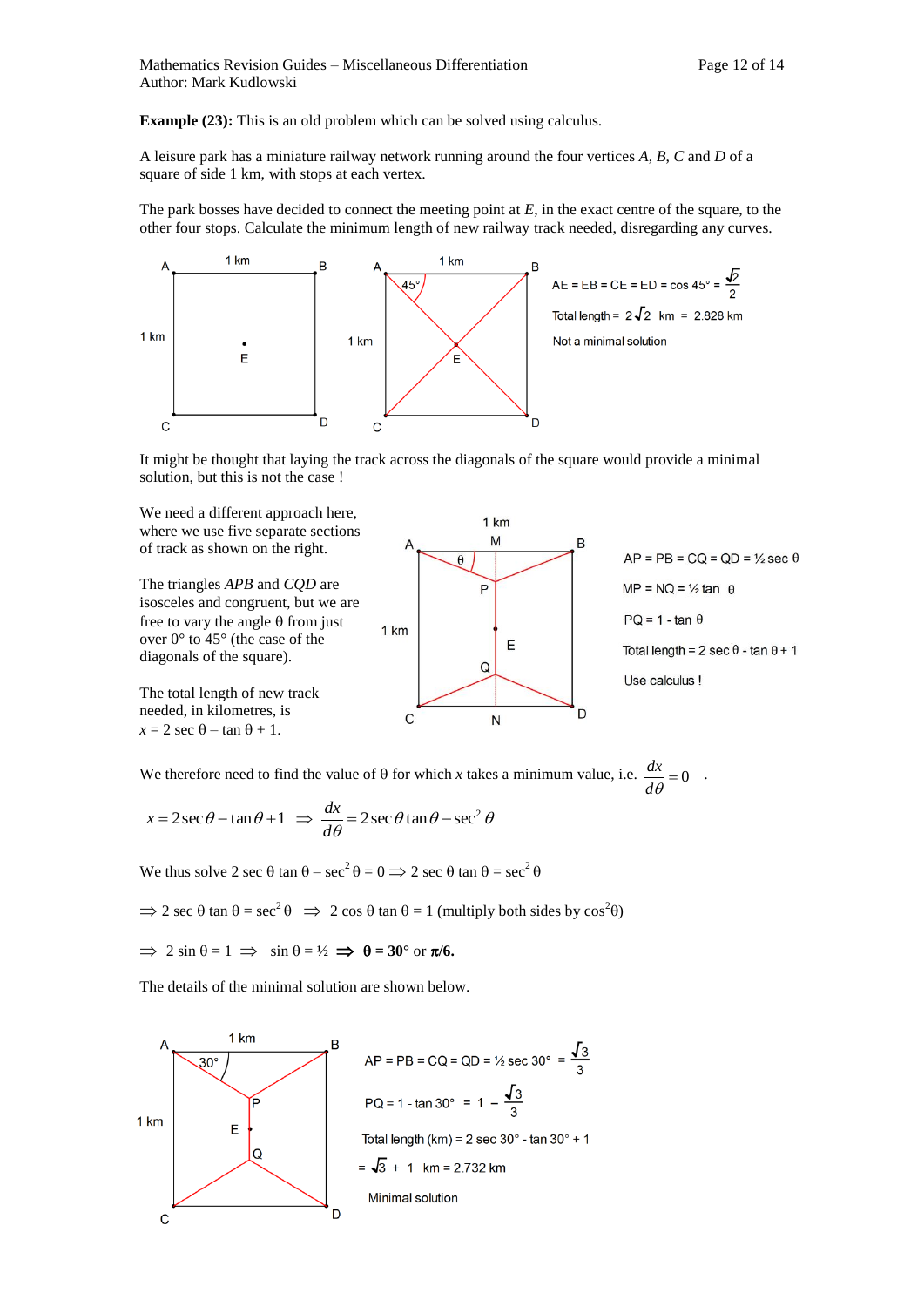Mathematics Revision Guides – Miscellaneous Differentiation Page 13 of 14 Author: Mark Kudlowski

**Examples (24):** Differentiate (a) 
$$
\sin^{-1}(5x)
$$
, (b)  $\sin^{-1}(\frac{x}{3})$ , (c)  $\sin^{-1}(\frac{4x}{5})$ .  
Use the result 
$$
\frac{d}{dx}(\sin^{-1}x) = \frac{1}{\sqrt{1-x^2}}
$$

We use the chain rule in each case :

(a) 
$$
f(x) = \sin^{-1}(5x) \implies f'(x) = \frac{1}{\sqrt{1 - (5x)^2}} \times 5
$$
  
or  $\frac{5}{\sqrt{1 - 25x^2}}$ .

(b) 
$$
f(x) = \sin^{-1}\left(\frac{x}{3}\right) \implies f'(x) = \frac{1}{\sqrt{1 - \left(\frac{x}{3}\right)^2}} \times \frac{1}{3}
$$
 or  $\frac{\frac{1}{3}}{\sqrt{1 - \frac{1}{9}x^2}}$ .

Multiplying both top and bottom by 3 to get rid of the fractions gives  $\frac{1}{\sqrt{2\sqrt{1+1}}\sqrt{2}}$  $9\sqrt{1-\frac{1}{9}}$ 1  $-\frac{1}{9}x$ and finally

$$
\frac{1}{\sqrt{9-x^2}}.
$$

(c) 
$$
f(x) = \sin^{-1}\left(\frac{4x}{5}\right) \implies f'(x) = \frac{1}{\sqrt{1 - \left(\frac{4x}{5}\right)^2}} \times \frac{4}{5}
$$
 or  $\frac{\frac{4}{5}}{\sqrt{1 - \frac{16}{25}x^2}}$ .

Multiplying both top and bottom by 5 to get rid of the fractions gives  $\frac{1}{\sqrt{25}} \int_1^{\frac{\pi}{16}} \frac{1}{x^2}$  $25\sqrt{1-\frac{16}{25}}$ 4  $-\frac{16}{25}x$ and finally

$$
\frac{4}{\sqrt{25-16x^2}}.
$$

From this, we can establish some general formulae:

If 
$$
f(x) = \sin^{-1}(ax)
$$
, then  $f'(x) = \frac{a}{\sqrt{1 - a^2 x^2}}$ .  
\nIf  $f(x) = \sin^{-1}(\frac{x}{a})$ , then  $f'(x) = \frac{1}{\sqrt{b^2 - x^2}}$   
\nIf  $f(x) = \sin^{-1}(\frac{ax}{b})$ , then  $f'(x) = \frac{a}{\sqrt{b^2 - a^2 x^2}}$ 

(The corresponding formulae for variants of  $\cos^{-1} x$  are very similar, except that the top line of the fraction has the sign reversed).